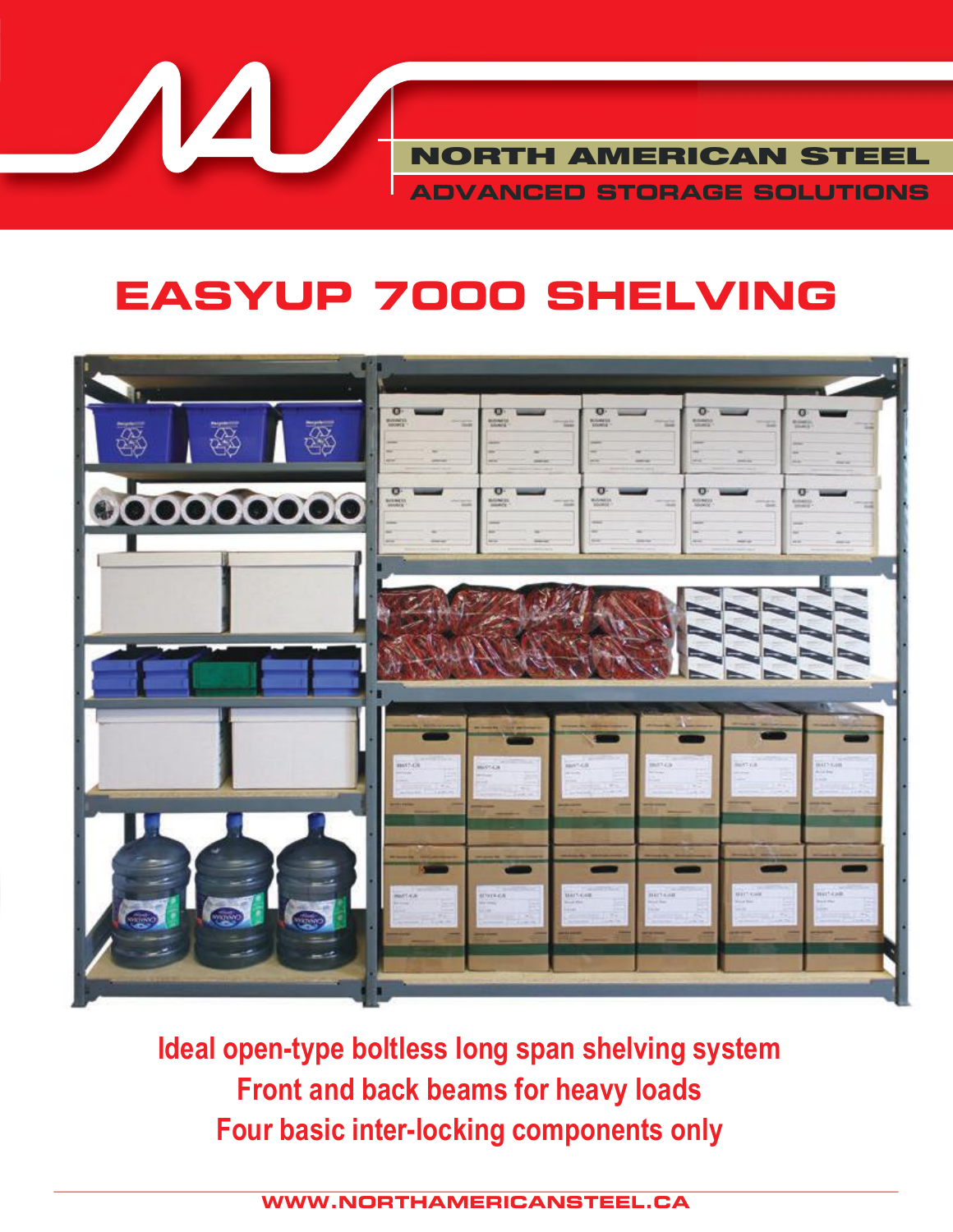# **EASYUP 7000 SHELVING**

**STORAGE SYSTEMS**

# **LONG SPAN EZ-RECT COMPATIBLE STEEL SHELVING (BULK STORAGE)**

EASYUP 7000 is the ideal universal shelving system designed for hand loading of large size or heavy merchandise. EU7000 shelving features open accessibility from all sides as no cross bracing is required.

**Shelf Size Range:** From 12" x 36" to 48" x 96" Capability of 96" x 96" with back to back units.

**Beam Variety:** Selection from the most economical beam to 2,000 Lbs. load capacity per level





## **ARCHIVE STORAGE**

EASYUP 7000 shelving systems provide the most economical storage for Banker Boxes (letter and legal size) Tapes, X-Rays and Medical Records. Beam sizes and capacity have been specifically developed for maximum storage utilization.

**Application:** Store boxes single height and depth.

**Further Space Savings:** Store boxes double high and double deep.

**High Rise:** Heavy Duty end frames allow for Mezzanines and High Rise Picker Systems.

Access: From all sides and back to back units.

 $2$  deep  $/ 2$  high

#### **STANDARD BANKER BOX UNITS**

**SHELF SIZE (in) CONFIGURATION** 15" x 66" 1 deep / 2 high<br>30" x 66" 2 deep / 2 high \* Capacities based on 35 Lbs. per box

| NO. OF BOXES | <b>SHELF CENTRES</b>                 |
|--------------|--------------------------------------|
| 10           | 24"                                  |
| 20           | 24"                                  |
|              | Box size 13"w x 15"-3/4"d x 10-1/2"h |

## **GARMENT AND RETAIL BULK STORAGE**

EASYUP 7000 garment and display racks allow garment rods and storage shelves to be integrated into any unit.

**Installation:** Rods either fixed permanently at specific heights or boltless for Quick adjustability.

**High Capacity Rods:** Available for heavy garments; lengths up to 72".





### **CUSTOMIZED STORAGE SYSTEM AVAILABLE:**

Mobile Storage Systems<br>
Medical Record Storage<br>
Medical Record Storage<br>
Medical Record Storage Medical Record Storage Radiology Storage **Rolling Stock and Carts**<br>
Tape, Cassette and Reel Storage **Rolling Storage Represents** Drug and Food Storage Tape, Cassette and Reel Storage Hanging Storage **Fabric and Garment Storage** Fabric and Garment Storage Firearms and Evidence Storage **Display Storage** Map Storage Tool Storage Tool Storage

# **OUR STRENGTH IS OUR PRODUCT**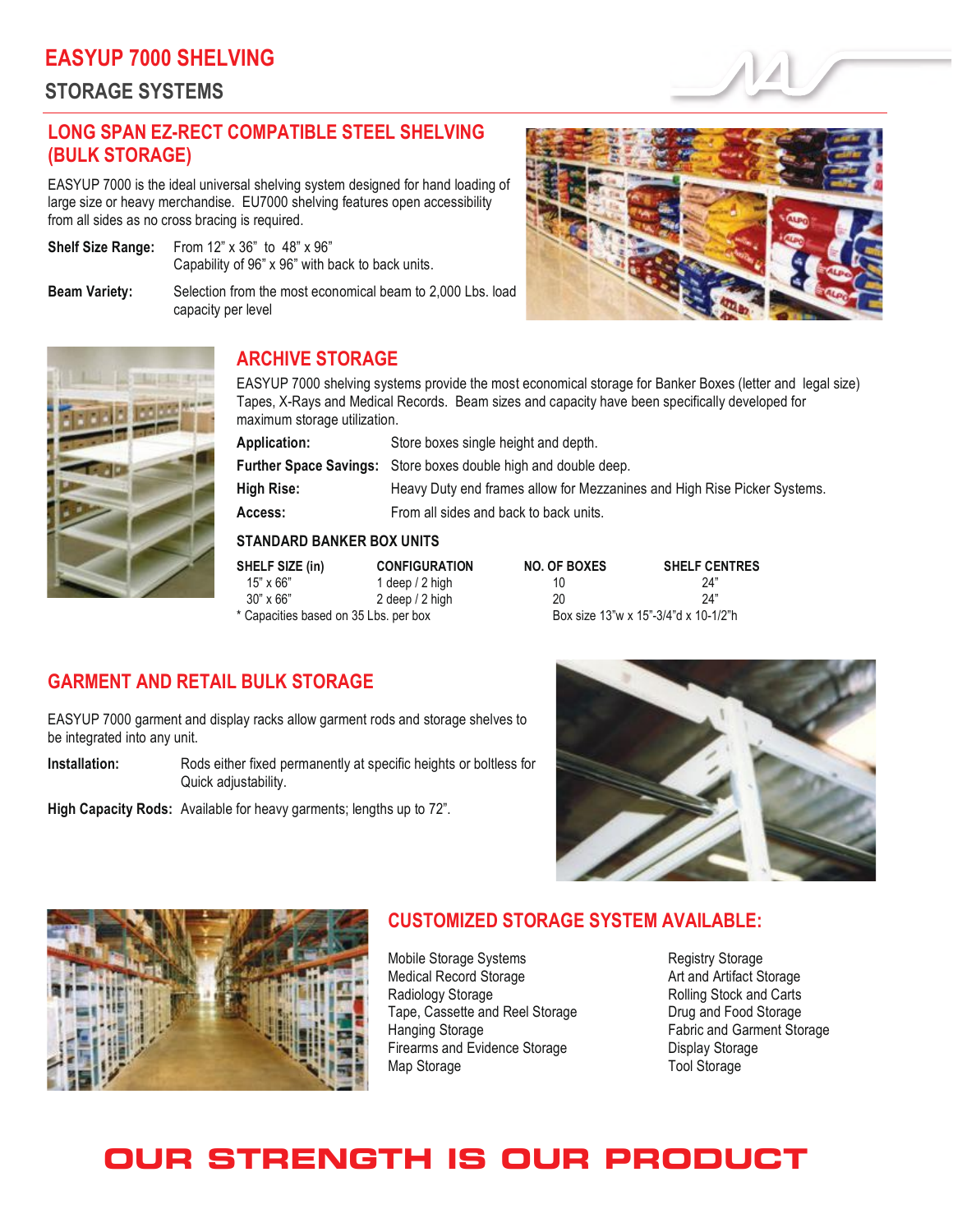**PT** - POST

**CM** – CROSS MEMBER

**LD** – LIGHT DUTY BEAM

**MD** – MEDIUM DUTY BEAM

**HD** – HEAVY DUTY BEAM

**WT** – COMBINATION SHELF SUPPORT / TIE BAR

**WMS** – WIRE MESH SHELF

**PB** – PARTICLE BOARD SHELF

**SS** – STEEL SHELF

**FP** – FOOT PLATE

**DW** – DRAWER INSERT



#### **ADVANCED FEATURES:**

#### **NEW GENERATION OF SHELVING**

- Complete boltless and clipless for quickest assembly.
- Accessibility from all sides since no 'X' bracing required.
- Common Posts reduce cost for Add-On Units.
- Shelves can be easily re-adjusted after being installed.
- Back to back installation without gap and tight against a wall.
- Post and Cross Members lock together in both planes to form a rigid end frame with high load capacities.
- Beams accept: economical wood, steel or wire mesh shelves.
- Knocked down type end frames allow for height, capacity and depth adjustability at any time.
- Diverse accessories allow for expansion without using more floor space.
- EZ-Rect compatible.
- EASYUP is shipped knocked down to reduce freight cost.

## **FOUR MAIN COMPONENTS**

**COMMON POST**: Are 12 gauge, one piece impact resistant and squared for strength with rounded corners for safety. Posts are slotted on 2" centres for Beams and have holes on 6" centres for back to back bolting, wall anchoring or for aid in Beam positioning. For High-Rise systems or 3-Tier Mezzanines, posts can be doubled up at lower levels for increased load capacities.

**CROSS MEMBERS**: Are 'Z' shaped, with a patented Safety Locking Tab which can be unlocked again to interchange sizes and adjust depths.

**BEAMS**: Double-Hook Beams on top and bottom to provide complete lateral rigidity without the interference and cost of bracing. Three types of beams are available from single to double hooking heavy duty beams, to match shelf load requirements with minimum beam size.

**SHELVES**: Reinforced with our all in one combination Shelf Support / Tie Bar. Particle Board shelves offer strength and economy. Steel shelves lock over beams acting as reinforcement. Wire Mesh shelves allow passage of air, light and water and will not retain dust or debris.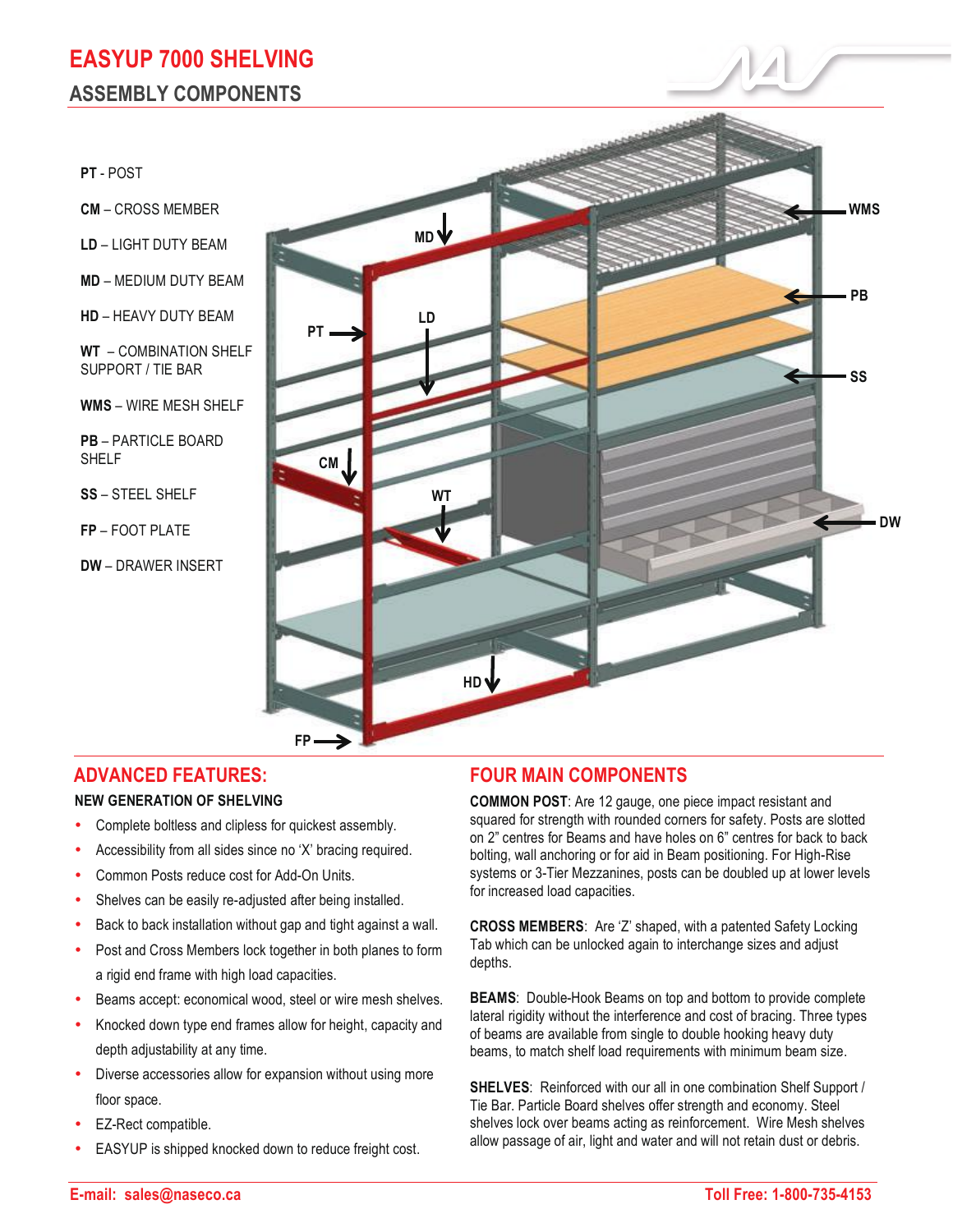# **EASYUP 7000 SHELVING COMPONENTS**

#### **POSTS: (ESPT)**

 Slotted on 2" centers on two sides, to achieve the desired shelf level. For layout add: 1" depth of unit and 1-1/2" for width of each frame.



#### **MD - MEDIUM DUTY BEAMS: (ESMD) 36, 42, 48, 60, 66, 72**

Double hook connector with 90 degree return bend to support the shelf. 2" front face.

### **FOOT PLATES: (ESFP)**

foot plate is required. Foot Plates clip into tube sections of posts to disburse weight and prevent floor damage. When joining back to back posts, only 1 Available galvanized or painted.

### **SHELVES: STEEL (ESSS)**

Steel shelves lock over beams, which act as front & back reinforcement, increasing shelf capacity. Wood centre supports can be added for even higher capacity. Colour Blue Gray to match.

#### **JOINING BOLTS: (ESJB)**

 5/16" x 2-1/2" Joining bolts are for back to back bays, used only on back posts. Size:

#### **WT CONNECTOR - COMBINATION SHELF SUPPORT & TIE BAR: (ESWT)**

 than 24". Compatible Combination Shelf Support / Tie Bar, snapped into beam slots permitting higher load capacity on shelves and the use of longer spans between frames deeper with MD and HD Beams.



## **HD - HEAVY DUTY BEAMS: (ESHD) 48, 60, 66, 72, 96**

HD Beams have double hook connectors with 90 degree return bend to support the shelf. 2-1/2" front face.



#### **SAFETY CLIPS: (ESSC)**

mezzanine applications. Safety Clips (galvanized) required for top and bottom beam levels on uneven floors or



### **WIRE MESH SHELVES: (ESWMS)**

 enhances performance of overhead sprinkler Wire mesh shelves are a clean safe alternative to particle board or steel, and systems, improve visibility of product, are maintenance free and minimize dust buildup.



#### **AISLE SUPPORT CLIP: (ASEC)**

Used to attach Catwalk support or slotted angle to posts.



#### **www.northamericansteel.ca**

#### **LD - LIGHT DUTY BEAMS: (ESLD) 36, 42, 48, 60**

V-type design allows board to sit flush to top edge for neat appearance & provide maximum storage space.



#### **POST SPLICERS: (ESPS)**

Steel inserts (2 per joint), force-fit into the hollow section of the upright, extending the height of post.

**Not recommended to extend posts below platforms, mezzanines or handrails.** 

#### **SHELVES: PARTICLE BOARD (ESFB)**

with EASYUP BEAMS.<br>Colour Natural. 5/8" Industrial Grade, Particle Board is an economical but ideal heavy duty shelf when used in conjunction with EASYUP BEAMS. 45 lbs Test.



#### **WEDGE ANCHORS: (ESWA)**

 Size: 3/8" x 2-3/4" Wedge Anchors are used for welded-on foot plates only.

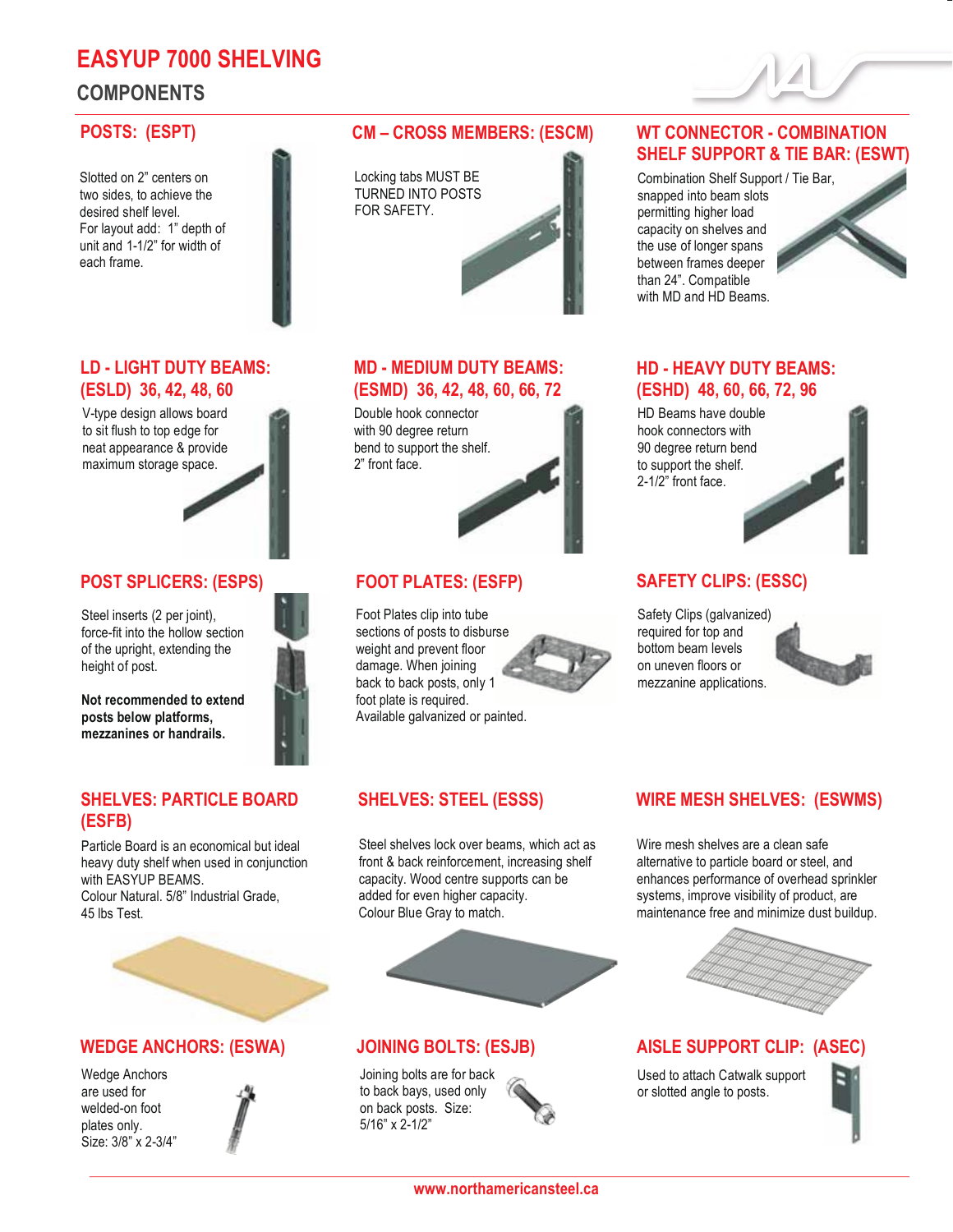# **EASYUP 7000 SHELVING**

# **STORAGE SYSTEMS**





# **MEZZANINE & CATWALK SYSTEMS**

EASYUP 7000 can easily be extended to provide multiple storage levels where ceiling heights permit.

Economical method to add storage without adding floor space by:

- (i) Extending your existing (or new) shelving by installing a Catwalk
- System to reach the upper level which can be up to 3 levels high; or (ii) Placing complete Mezzanine floor over your existing (or new)
- shelving, using the upper floor for storage.

Stairs, rail, drop zones, safety gates and conveyors are available for maximum efficiency.

Shelving storage platforms can be easily reconfigured for your changing product needs. Mezzanines allow you to maximize current space without the high cost of building renovation or expansion.

# **AUTOMOTIVE STORAGE**

EASYUP 7000 specialty units have been designed for automotive storage:

| <b>Tire Racks:</b>                | 15" deep x 72" wide units for tire storage.                                                           |
|-----------------------------------|-------------------------------------------------------------------------------------------------------|
| <b>Muffler Racks:</b>             | Open shelf unit with wire mesh top shelf for mufflers.                                                |
| <b>Fender &amp; Trim Racks:</b>   | Open unit with back supports for vertical storage.                                                    |
| <b>Bulk Storage:</b>              | Accessible from all sides to depth of 48" x 96".<br>Back to back units allow storage up to 96" x 96". |
| <b>Small Parts:</b>               | Plastic, cardboard or steel bins, plus full extension<br>drawer inserts are available.                |
| <b>Display &amp; Convenience:</b> | Add peg board to end of rows for hanging belts,<br>gaskets etc.                                       |





# **HIGH RISE STORAGE**

EASYUP 7000 heavy duty double post end frames, rigid cross members and double hooking beams provide storage units up to 40 feet in height.

Cross aisle supports are provided to prevent tipping and add rigidity.

Open access to all shelves allow easy picking by entry guided wire or rail picker trucks.

### **MAXIMUM EVENLY DISTRIUBTED STATIC LOAD PER PAIR OF BEAMS (Particle Board Shelves Only)**

| <b>BEAM STYLE</b>                               | 36 in.       | 48 in.       | 60 in.       | 72 in.      | 96 in.        |  |
|-------------------------------------------------|--------------|--------------|--------------|-------------|---------------|--|
| LD V-Shaped Beam                                | 500          | 400          | 250          |             |               |  |
| MD Medium Duty Beam<br><b>With WT-Connector</b> | 1200<br>1800 | 950<br>1500  | 700<br>1200  | 480<br>900  |               |  |
| HD Heavy Duty Beam<br><b>With WT-Connector</b>  | 2000         | 1400<br>1900 | 1000<br>1700 | 800<br>1500 | 450<br>$900*$ |  |

*All shelf depths 30" to 48" require WT Connector. Safety Factor 1.66*